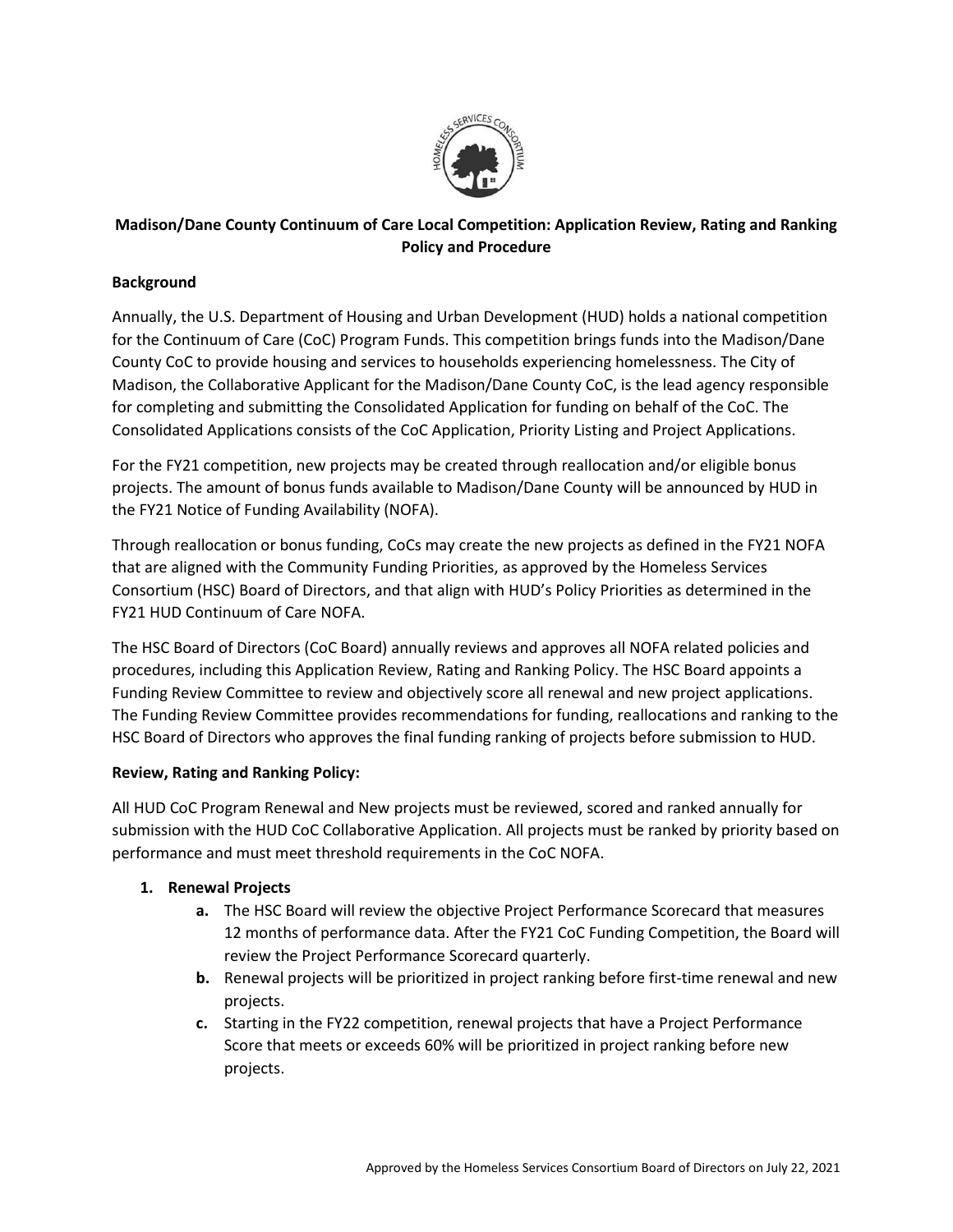- **d.** Starting in the FY 22 competition, renewal projects that fall below the Project Performance Score of 60% may have first-time renewal and new projects prioritized above them.
- **e.** The HSC Board can rank a project lower than a bonus/new project if there are other justifications, according to policies set for in the Review, Rating and Ranking Policies and/or the Reallocation Policies for ranking the project lower (for example, renewal project doesn't have score of 60%).

# **2. New Projects (Bonus and Reallocation) and First-time renewals**

**a.** All New projects and First-time renewals will be ranked lower than Renewal projects. Starting in the FY22 competition, New projects will be ranked lower than Renewal projects who meet or exceed threshold performance of 60%.

# **3. Non-Housing Projects**

**a.** The CoC recognizes the need to ensure a functioning Coordinated Entry System and a Homeless Management Information System (HMIS) as required by HUD. Thus, HMIS and Support Services Only (SSO)-Coordinated Entry renewal projects will be ranked in Tier 1 below housing projects. These project applications will not be scored unless the HSC Board of Directors requests new applicants. Starting in 2022, these projects will be reviewed annually and affirmed as necessary by the HSC Core Committee and the HSC Board of Directors.

### **Procedure**

### **Scoring Instructions and Components:**

The Homeless Services Consortium develops Scoring Instructions for both renewal, first-time renewal and new projects to measure performance and capacity using objective scoring criteria. The Funding Review Committee appointed by the HSC Board reviews and scores all project applications. Both renewals and new projects are scored according to the following categories:

- Renewal Projects: existing renewing projects that have operated for a full 12-month period
- First Time Renewal projects: renewing projects that have not yet begun operation or have begun operating, but not yet completed a full 12-month period; and
- New Projects: bonus or projects created through reallocation

In order to be considered, all projects must pass Threshold Criteria that include: (1) Application materials were received by the deadline, (2) the Project is consistent with the HSC CoC Funding Priorities, Community Plan to Prevent and End Homelessness and the Consolidated Plans for the City of Madison and Dane County, (3) the agency does not have any outstanding HUD monitoring and/or OIG Audit findings, and (4) the Project complies with the CoC Interim Rule [\(24 CFR part 578\)](https://www.in.gov/ihcda/files/housing-urban-dev-24-cfr-part-578.pdf), including, but not limited to accepting referrals from Coordinated Entry, participating in the annual Point in Time Count, Housing Inventory Count, and Core Committee in addition to an active SAMS registration and DUNS number and participation in HMIS (or equivalent HMIS data management system for Victim Service Providers only). The CoC Coordinator will review projects to ensure they meet Threshold Criteria and share findings with the Review Committee.

The Funding Review Committee's primary responsibility is to (1) objectively review, rate, and rank all new and renewal project applications and (2) submit ranking recommendations of projects for Tier1 and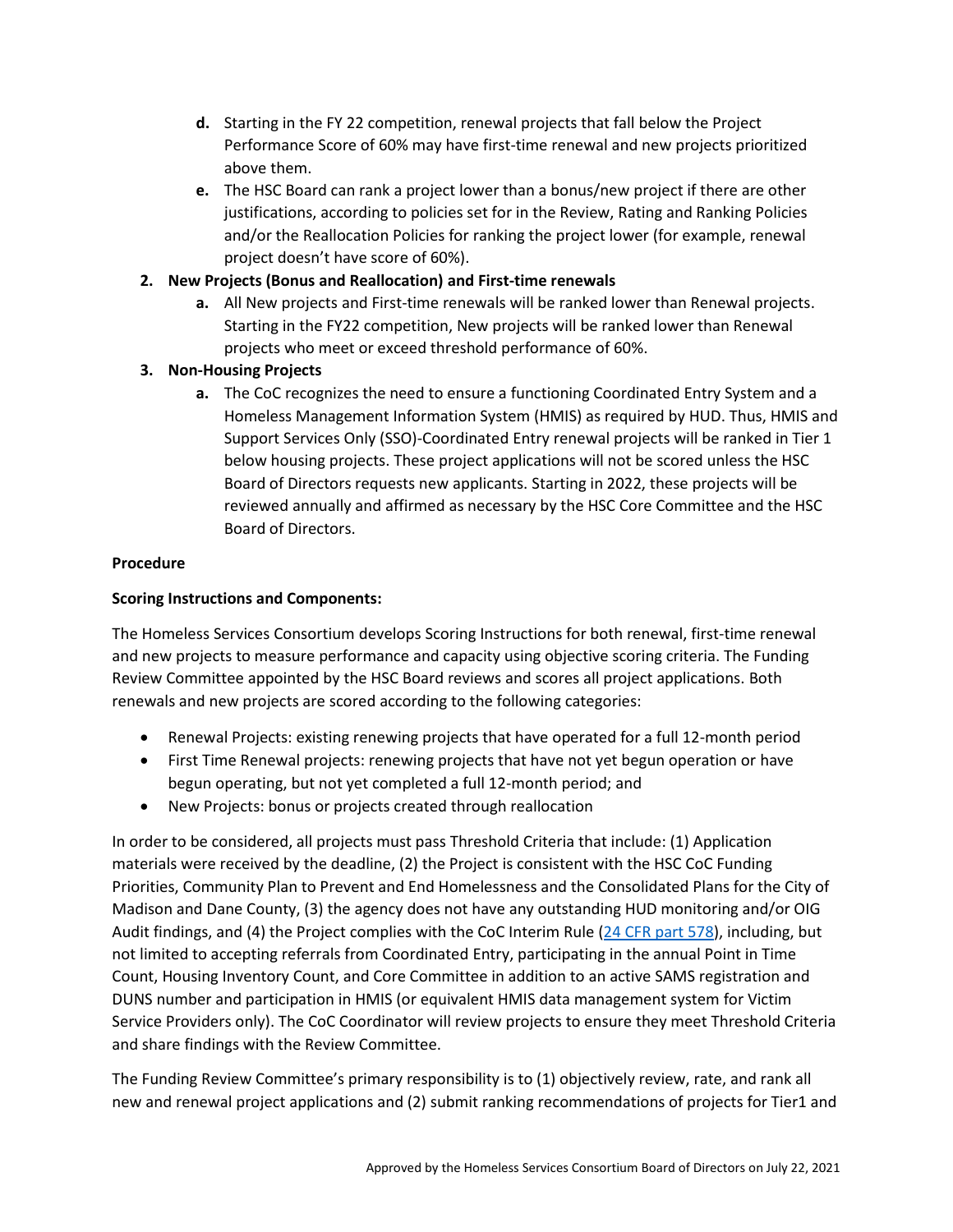Tier 2. The CoC Coordinator will facilitate Funding Review Committee meetings and present recommendations to the HSC Board of Directors for the final ranking decision.

### **Renewal Project Scoring Components:**

- Must meet Threshold Criteria
- 65% of average Total Renewal Project Score: 12 month, Annual Performance Scorecard Measurement
- 35% of Project Score: Local Project Application

### **First Time Renewal Projects OR New Project Scoring Components:**

- Must meet Threshold Criteria
- 100% of Project Score: Project Application

### **Project Ranking and Approval:**

The CoC Coordinator presents ranking recommendations to the HSC Board on behalf of the Funding Review Committee. The HSC Board approves the final project priority ranking recommendation and has the discretion to amend the recommendation made by the Funding Review Committee no more than 15 days prior to the application deadline.

### **Project Ranking Appeals Process:**

The City of Madison as the Collaborative Applicant must notify project applicants, in writing outside of esnaps, of any rejected project applications no later than 15 days (or by the timeline indicated by HUD in the FY21 NOFA) before application deadline to allow any eligible project applicant(s) that attempted to participate in the CoC's planning process and believe they were denied the right to participate in the CoC process in a reasonable manner to appeal the CoC's decision to HUD as a Solo Applicant (see the FY21 CoC Program Competition NOFA for more information).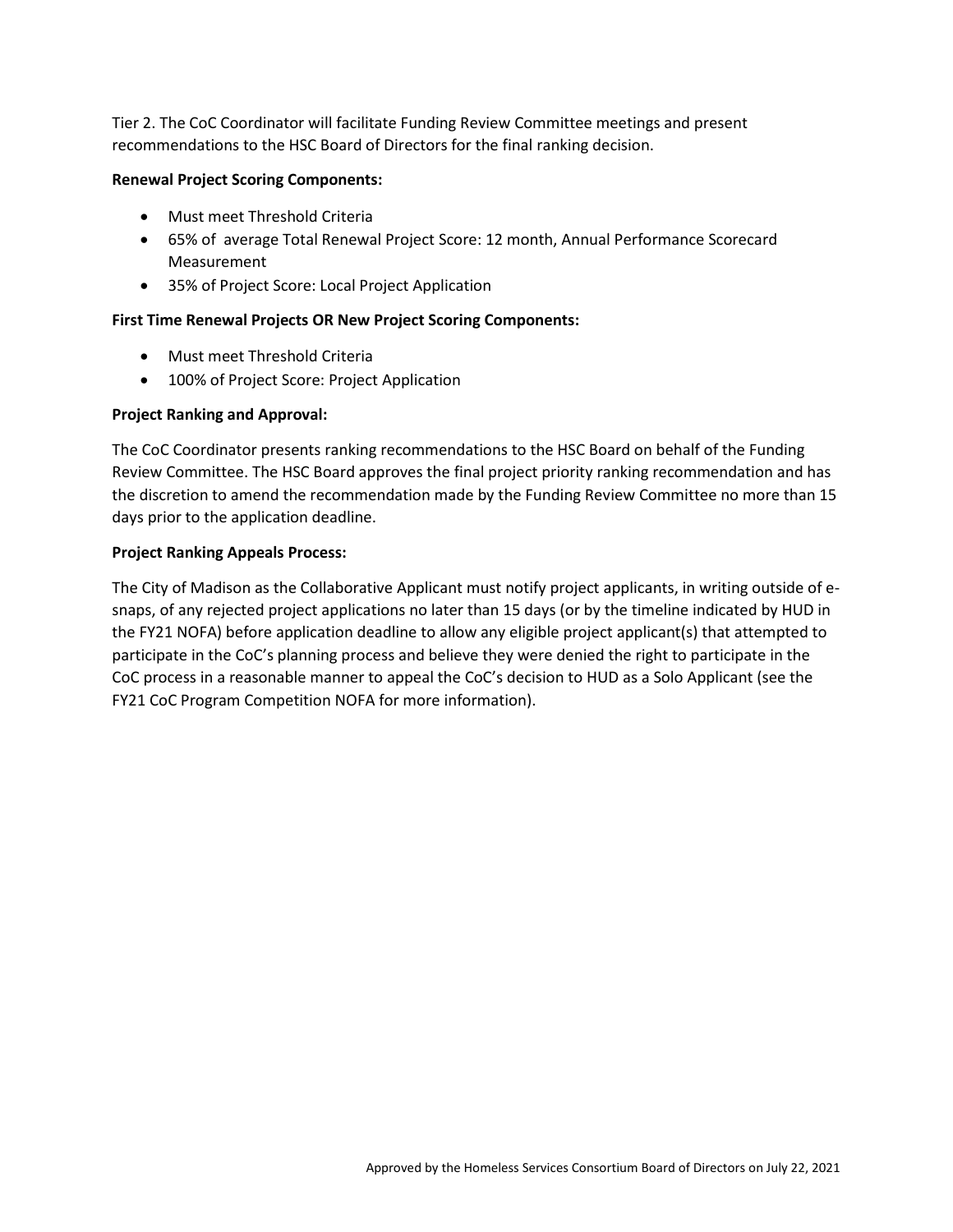### **Madison/Dane County Continuum of Care Funding Review Committee**

**Purpose:** To provide objective review of all local HUD Continuum of Care grant applications and provide preliminary ranking recommendations to the HSC Board of Directors for voting approval. Funding Review Committee members may also make policy recommendations to the HSC Board regarding Continuum of Care policies and procedures.

### **Composition:**

- **Lived Experience Committee Representation**
- **HSC Board of Directors Representation**
- **Youth Action Board Representation**
- **City of Madison**
- **Dane County**
- **United Way of Dane County**

The HSC Board of Directors will approve members of the Funding Review Committee. Ideally, between 6 and 8 people will serve on the committee. The CoC Coordinator will serve as a facilitator for the committee.

#### **Qualifications for Members**

- A commitment to the fair and sufficient distribution of HUD CoC funding
- Time to participate in the review of applications, agency Q&A session, and committee meetings
- Ability to participate in a fair and equitable process without agency or programmatic preferences
- Ability to participate in a respectful, consensus-driven and problem solving process
- Significant knowledge of issues and services related to solutions to homelessness
- **Individuals who are employees, contractors or board members of service providers that receive or are applicants for HUD CoC funding are not eligible to serve on the Funding Review Committee.**

**Conflict of Interest:** Annually, Funding Review Committee members will be required to complete a Conflict of Interest statement.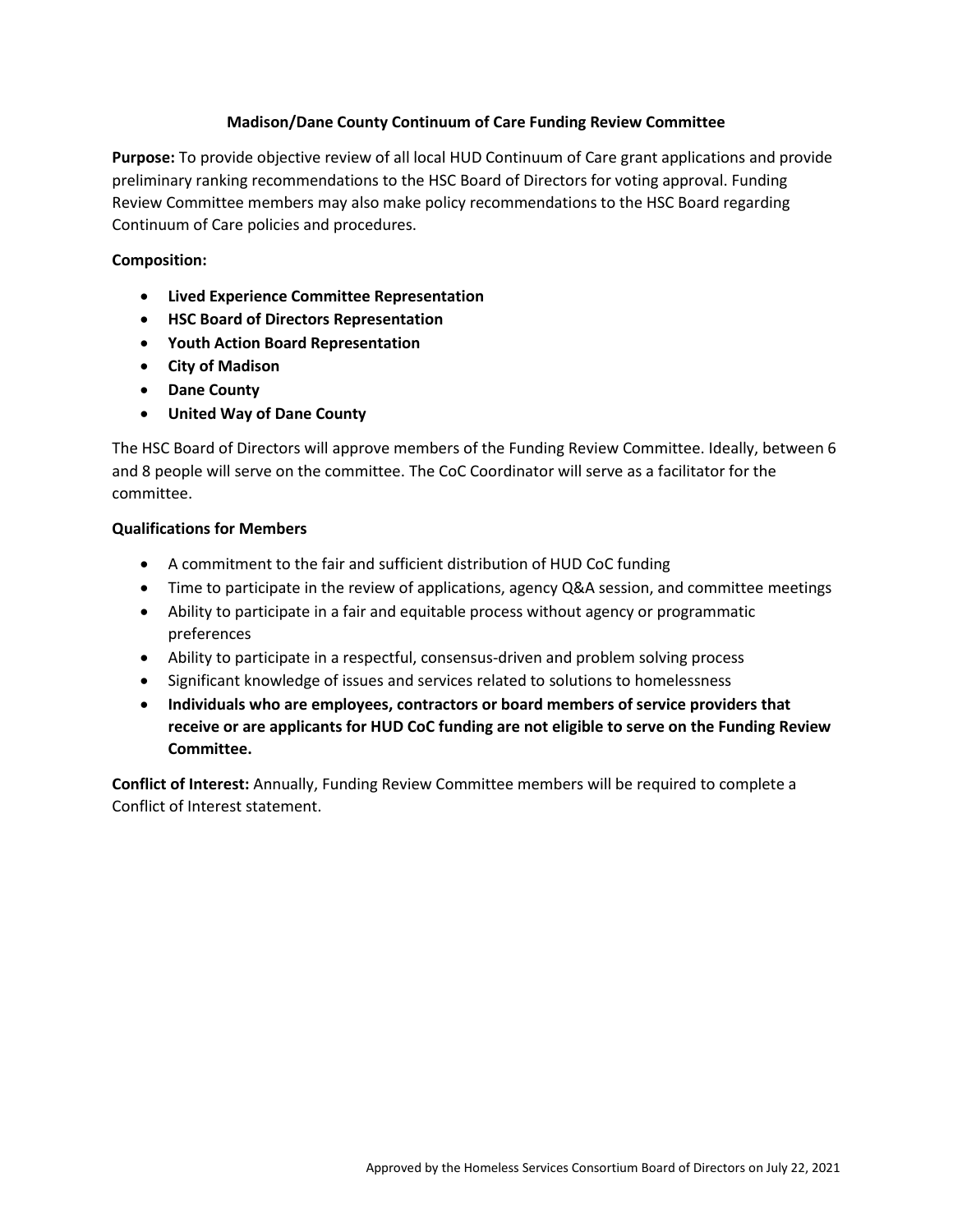### **Madison/Dane County Continuum of Care Reallocation Policy and Procedure**

#### **Background**

The U.S Department of Housing and Urban Development (HUD) requires that CoCs carefully evaluate and review all renewal projects and develop a reallocation process for projects funded with CoC funds. Reallocation is an important tool used by CoCs to make strategic improvements in their homeless services system. CoCs can pursue reallocation through the annual CoC NOFA Competition in which funds for new projects are created by repurposing, eliminating or reducing funds from existing renewal projects. Reallocation is important when new resources are not available to create new projects needed in the community.

#### **Reallocation Policy**

Reallocation may be self-initiated by a CoC-funded agency (voluntary) or initiated by the HSC Board of Directors (involuntary). CoC funded projects can reallocate all or part of their funding. The reallocation process will be transparent, equitable and data-driven with an emphasis on local needs. All renewal projects are reviewed and ranked annually during the HUD NOFA Competition process, which can include recommendations for reallocation.

#### **Reallocation**

During the annual CoC NOFA Competition, a participating CoC agency can choose to fully or partially reallocate funding for an existing renewal project.

Eligible uses of Reallocated Funds:

- The project must meet a Community Funding Priority as approved by the HSC Board of Directors.
- Project applicants may transition an existing renewable component to another component. In this case, the applicant must complete a new project application for the project, not a renewal application.
- Projects may apply for a combination of reallocation and bonus funding (if allowed in the NOFA).
- The project must be eligible under the annual HUD NOFA.

### **Involuntary Reallocation (beginning in FY22)**

CoC-funded projects that do not score at least 60% on the Quarterly Performance Scorecard will be required to participate in a Performance Improvement Plan process. Performance information reviewed by the HSC Board will be evaluated and used to determine project eligibility for renewal or if the project funds will be considered for reallocation. Decisions related to involuntary reallocations will be made in accordance with the CoC Interim Rule which holds each CoC responsible for the performance, fiduciary accountability and system effectiveness of each project included in its annual Collaborative Application process.

Underperforming projects are defined as those which are found during the annual performance review process or during annual monitoring to not meet the following objectives: